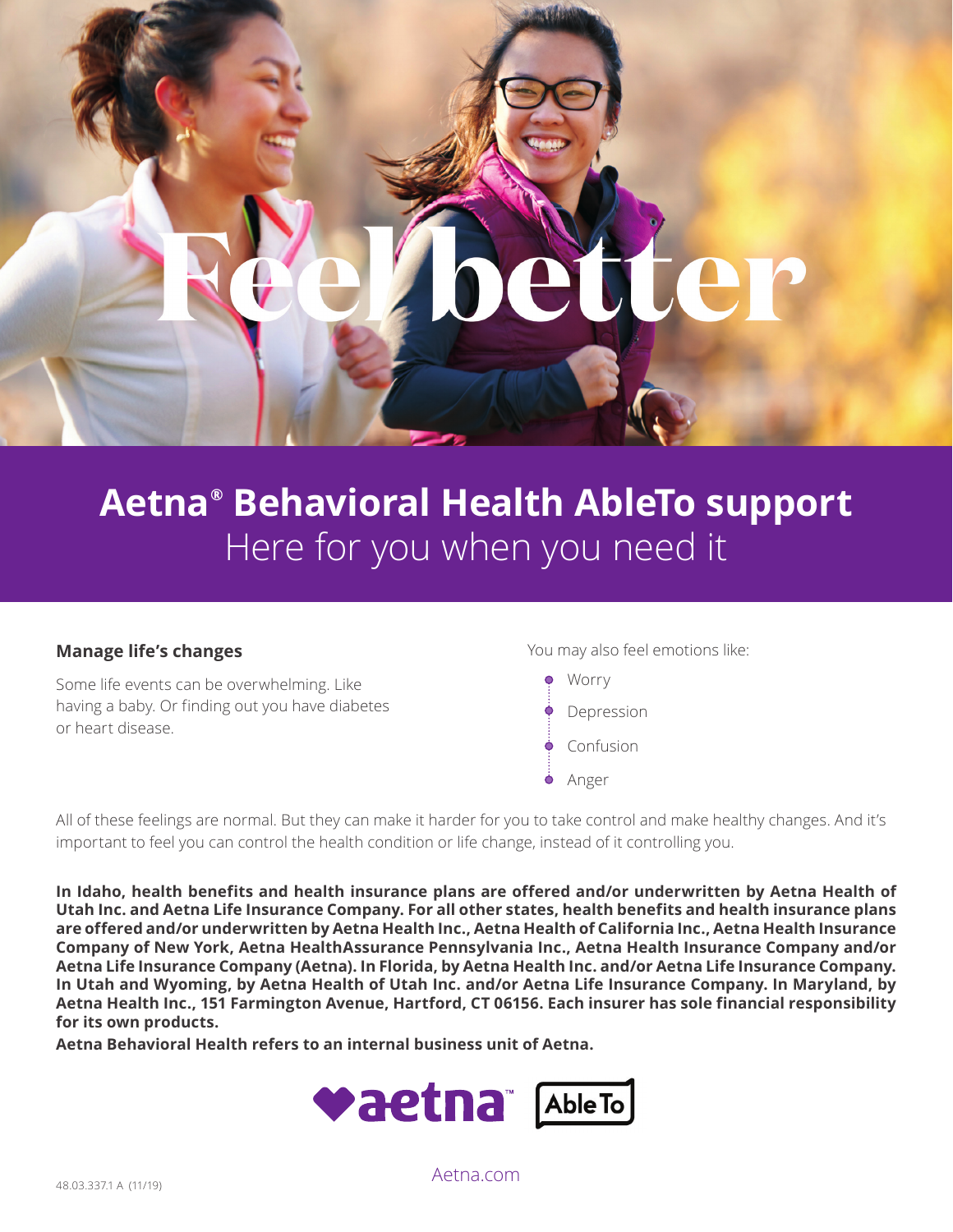#### **Real help that fits your schedule**

The AbleTo program can help you:

- Work through these normal emotions
- Understand and stick with your  $\dot{\bullet}$ treatment plan
- $\dot{\bullet}$  Know the types of changes you need to make
- Feel like you are in control of your health and your life

AbleTo is part of your Aetna membership. But it's not like traditional programs. It makes it easy to get the help you need.

#### **Support when and where you need it**

We've teamed up with AbleTo, a leading behavioral health care provider, to offer this convenient program.

The goal is to make it easy for you to complete the program. And to help you see that you are in control and can make healthy changes.

#### **Real help that works**

Meet face-to-face with a therapist and behavior coach using online video. Or you can simply talk on the phone, if you prefer.

This removes the time and hassle of driving to appointments.

Plus, you choose the times that work best for you. During the day, in the evening or on weekends.

#### **You'll work with two AbleTo specialists for eight weeks**



Once a week with a therapist to address emotional challenges like depression, stress and anxiety that can come with a medical diagnosis



Once a week with a behavior coach to identify health goals and develop an action plan

That's two sessions a week, including a final meeting with your therapist. And it's all part of your Aetna membership.



### **Consider AbleTo support if you have experienced one of these health conditions or life changes:**



Ó

Ó

Breast or prostate cancer recovery

- Heart issues
- Diabetes
- Digestive health issues
- Pain management
- Breathing problems  $\dot{\bullet}$ 
	- Alcohol or substance use disorder
- Depression, anxiety or panic
- Postpartum depression
	- Caregiving stress (child, elder or autism)
	- Grief and loss
	- Military transitions



**The Infertility Support Program is designed for women and men who are managing infertility and the emotions that can come with it.**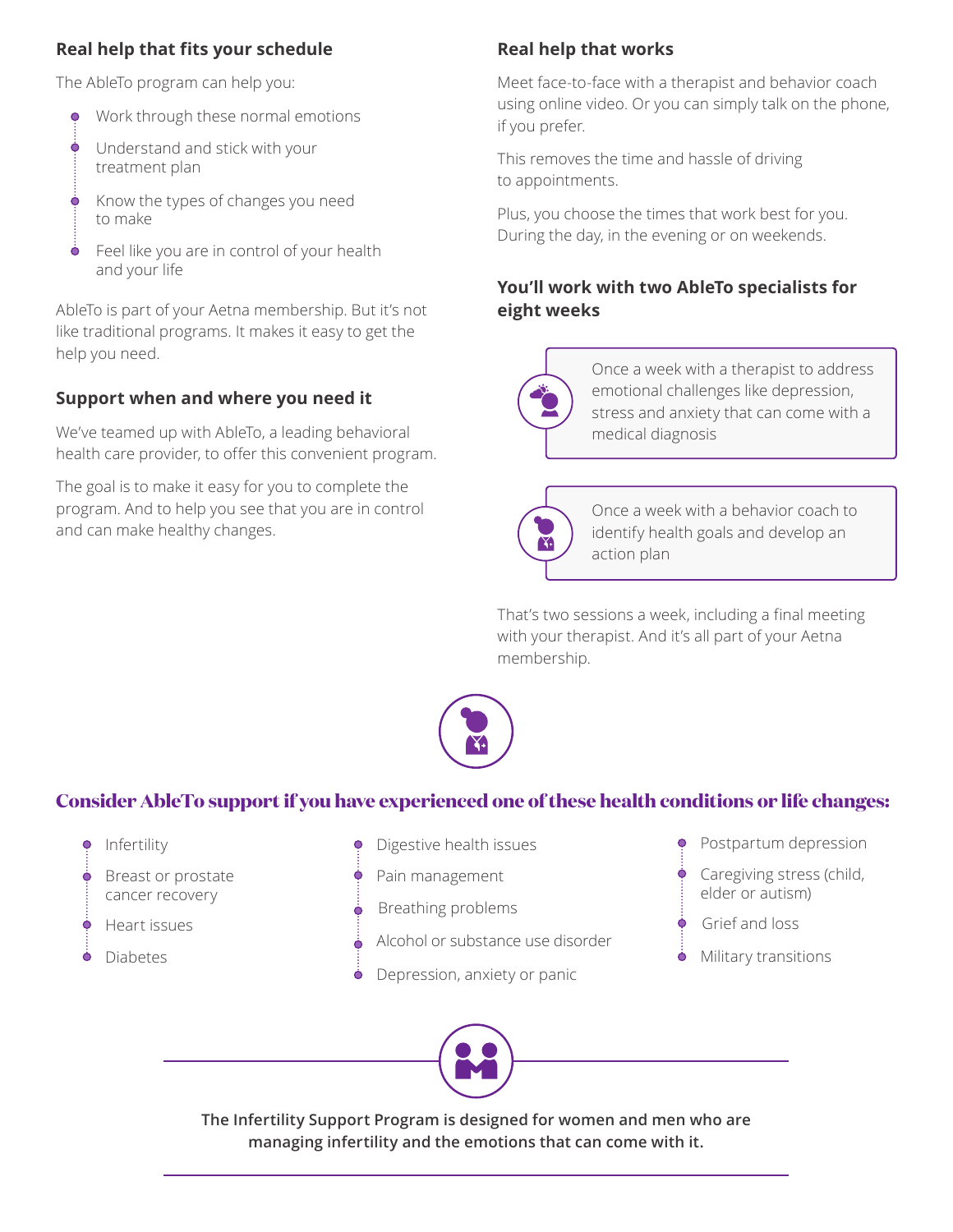

## **Convenient eight-week program**  with counseling and coaching by video or phone. Just call AbleTo at **1-844-330-3648**.

#### **It's easy to get started**

If your claims data shows you would benefit from this program, an Aetna or AbleTo representative will call you to explain how it works and how it can help you. In most cases, there is no cost to you.\*

You'll be asked to confirm some information for privacy purposes.



**95%** of AbleTo graduates recommend the program to others.<sup>1</sup>

Or you can let us know you're interested in participating by calling AbleTo at **1-844-330-3648**, Monday–Friday from 9 AM–8 PM ET. You can ask questions, and an AbleTo staff member will ask you some screening questions.

You can also tell your Aetna case manager that you'd like to participate.

**Choose AbleTo support and get real help that fits your schedule.** Just call **1-844-330-3648** or contact your Aetna case manager.

\*For some employers, you may be able to receive AbleTo services with no out-of-pocket cost to you. With other employers, associated deductibles will apply before your out-of-pocket expenses are covered. Call the number on your member ID card to see which option you are eligible for.

1 AbleTo Patient Satisfaction Survey, 2018.